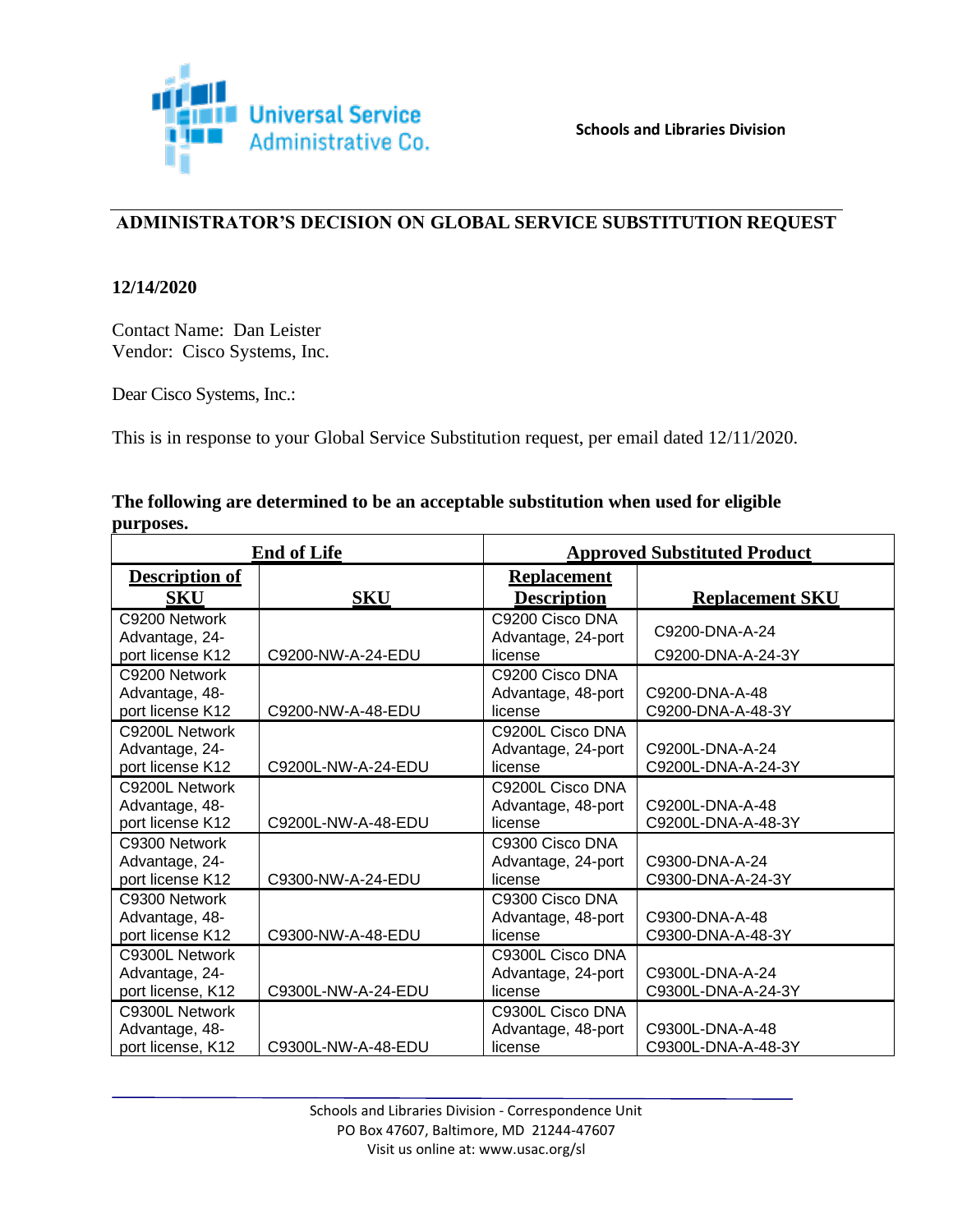| Cisco Catalyst<br>9400 EDU<br><b>Network</b><br>Advantage<br>License           | C9400-NW-A-EDU   | C9400 Cisco DNA<br>Advantage term<br>license | C9400-DNA-A<br>C9400-DNA-A-3Y         |
|--------------------------------------------------------------------------------|------------------|----------------------------------------------|---------------------------------------|
| C9500 Network<br>Advantage, low-<br>density license<br>K12 (for 12Q))          | C9500-NW-A-L-EDU | C9500 Cisco DNA<br>Advantage term<br>license | C9500-DNA-12Q-A<br>C9500-DNA-L-A-3Y   |
| C9500 Network<br>Advantage, low-<br>density license<br>K12 (for 24Y)           | C9500-NW-A-L-EDU | C9500 Cisco DNA<br>Advantage term<br>license | C9500-DNA-24Y4C-A<br>C9500-DNA-L-A-3Y |
| Cisco Catalyst<br>9500 EDU<br><b>Network</b><br>Advantage<br>License (for 48Y) | C9500-NW-A-EDU   | C9500 Cisco DNA<br>Advantage term<br>license | C9500-DNA-48Y4C-A<br>C9500-DNA-A-3Y   |

# **The following products are conditional and may require cost allocation.**

| <b>End of Life</b>           |     | <b>Approved Substituted Product</b>      |                        |  |
|------------------------------|-----|------------------------------------------|------------------------|--|
| <b>Description of</b><br>SKU | SKU | <b>Replacement</b><br><b>Description</b> | <b>Replacement SKU</b> |  |
|                              |     |                                          |                        |  |

This is determined to be an acceptable substitution when used for eligible purposes.

### **The following products are ineligible.**

| <b>End of Life</b>    |            | <b>Approved Substituted Product</b> |                    |                    |  |                    |
|-----------------------|------------|-------------------------------------|--------------------|--------------------|--|--------------------|
| <b>Description of</b> | <u>SKU</u> | <b>Replacement</b>                  |                    | <b>Replacement</b> |  | <b>Note</b>        |
| <b>SKU</b>            |            |                                     | <b>Description</b> | SKU                |  |                    |
|                       |            |                                     |                    |                    |  | (EXAMPLE)          |
|                       |            |                                     |                    |                    |  | Redundant          |
|                       |            |                                     |                    |                    |  | supervisor engines |
|                       |            |                                     |                    |                    |  | are ineligible     |

### **The following are determined to be an acceptable substitution when used for eligible purposes.**

| No Change in Product – Change in Product Code (SKU) Only |                        |  |  |
|----------------------------------------------------------|------------------------|--|--|
| SKU                                                      | <b>Replacement SKU</b> |  |  |
|                                                          |                        |  |  |

# **The following products are conditional and may require cost allocation. No Change in Product – Change in Product Code (SKU) Only**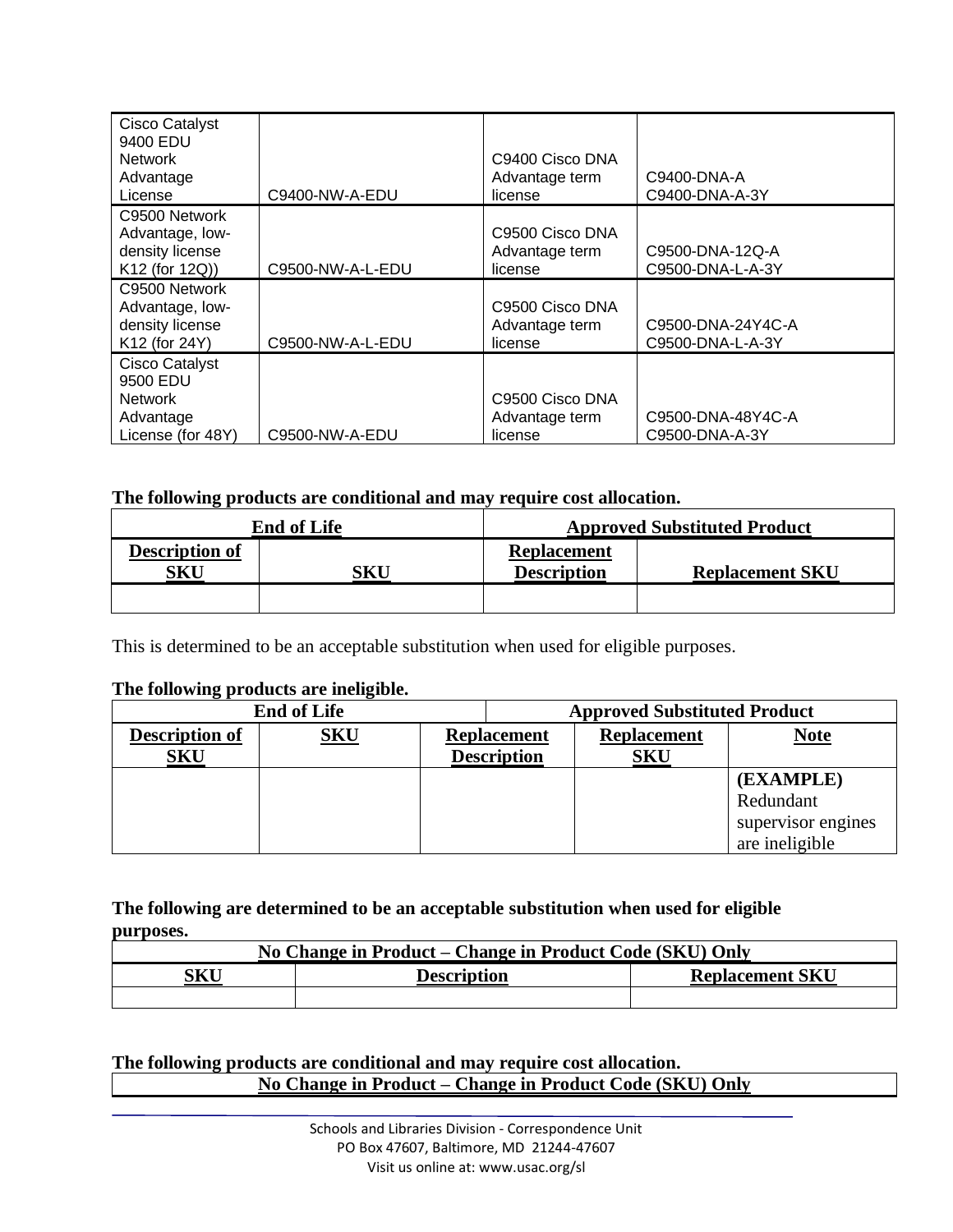| <b>ATZT</b><br>. K. I<br><b>NTTA</b> | vu | <b>CITZIT</b><br>T.<br>$- -$<br>∍J∆U<br>-- |  |
|--------------------------------------|----|--------------------------------------------|--|
|                                      |    |                                            |  |

This is determined to be an acceptable substitution when used for eligible purposes.

| The following products are ineligible. |
|----------------------------------------|
|----------------------------------------|

| No Change in Product – Change in Product Code (SKU) Only |                    |                        |                 |
|----------------------------------------------------------|--------------------|------------------------|-----------------|
| <b>SKU</b>                                               | <b>Description</b> | <b>Replacement SKU</b> | <b>Note</b>     |
|                                                          |                    |                        | (EXAMPLE)       |
|                                                          |                    |                        | Spare parts are |
|                                                          |                    |                        | ineligible      |

You may provide applicants with a copy of this letter. Including this letter as attachments to request for payment will speed up the approval process.

Please do not hesitate to contact me if further clarification of this letter is required. I can be reached by phone, e-mail or write me at "SLD – Correspondence Unit, P. O. Box 47607, Baltimore, MD 21244-47607."

#### *To Appeal This Decision*

If you wish to appeal a decision in this letter to USAC, your appeal must be received by USAC within 60 days of the date of this letter. Failure to meet this requirement will result in automatic dismissal of your appeal. In your letter of appeal:

- 1. Include the name, address, telephone number, and email address for the person who can most readily discuss this appeal with us.
- 2. State outright that your letter is an appeal. Include the following to identify the USAC decision letter and the decision you are appealing:
	- Appellant name,
	- Applicant or service provider name, if different from appellant,
	- Applicant BEN and Service Provider Identification Number (SPIN),
	- Application or form number as assigned by USAC,
	- Funding Request Number(s) (FRNs) you are appealing if provided in the letter,
	- Name of letter and funding year both are located at the top of the letter, and
	- The exact text or the decision that you are appealing.
- 3. Please keep your appeal to the point, and provide documentation to support your appeal. Be sure to keep a copy of your entire appeal, including any correspondence and documentation.
- 4. If you are an applicant, please provide a copy of your appeal to the service provider(s) affected by USAC's decision. If you are a service provider, please provide a copy of your appeal to the applicant(s) affected by USAC's decision.
- 5. Provide an authorized signature on your letter of appeal.